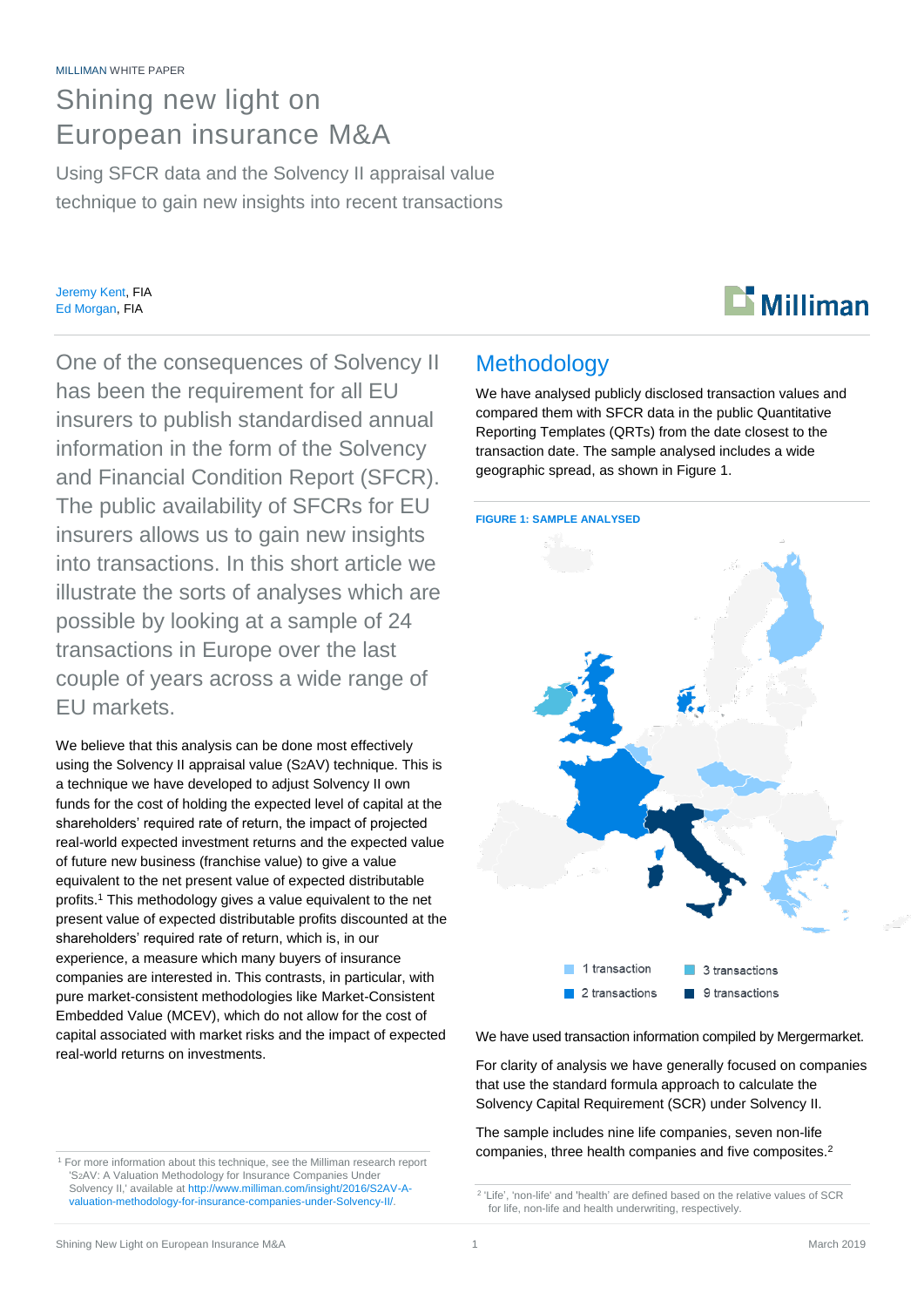It has been necessary to make a number of simplifying assumptions and calculations, including the following:

- A 150% solvency ratio is maintained and all capital in excess of this is distributed.
- The duration of the liabilities is estimated from the risk margin and corresponding capital for non-hedgeable risks, and the cost of capital is then a function of this duration, allowing for the shareholders' required rate of return.
- Real-world uplifts from investing in risky investments such as equities and corporate bonds have been assumed to be proportional to the amount of market risk as measured by SCR for market risks and calibrated to roughly equate to a 5% per annum (p.a.) equity risk premium.
- Considering the target entities on a standalone basis, without any post-acquisition actions (e.g., de-risking, synergies with acquirer's existing business).
- Deducting subordinated debt included in own funds and adding back foreseeable dividends that had been deducted from own funds.

These assumptions were made to allow us to cover a large sample of transactions in a consistent and relatively simple way. If it was of interest to look at a specific transaction it would generally be possible to find additional information (e.g., from the annual report and accounts, the SFCR narrative etc.) and to make judgemental assumptions which are more tailor-made to the circumstances of the particular cases. We have not attempted to do so in this article because we wanted to carry out a simple and objective exercise to show the great potential we see in the methodology, rather than to make definite conclusions about particular transactions.

### **Results**

We have initially assumed a required return on capital of 10% p.a. above the risk-free rate and compared the estimated S2AV value of the company (multiplied by the proportion acquired), assuming zero franchise value, with the actual transaction price. Particular outliers are marked on the graph in Figure 2, and we comment on some of those below.



In several of the cases the transaction prices are ending up fairly close to 100% of the S2AV estimates on this basis, with 15 of the 24 transactions having a ratio below 130%. A transaction price above 100% means that, on these assumptions, the buyer is seeing value in excess of the in-force value. This might be due to expectations of profitable future new business, or potential postacquisition actions, for instance:

- Changing the level of market risk taken.
- Synergies with the acquirer's existing insurance business, e.g., diversification benefit in respect of capital requirements, eligibility of capital, expense synergies, tax synergies.

A value of less than 100% could mean that the shareholder is looking for a higher rate of return than 10% p.a. above riskfree, or that there are some value-destroying aspects of the company which are not being captured in the Solvency II numbers in the QRTs. In some cases there may also have been capital or other material movements between the SFCR date and the transaction date leading to inconsistencies between the two valuations.

Particular cases which might lead to higher or lower prices compared to the S2AV (excluding franchise value) could be cases where the transaction price is influenced by factors other than a pure economic valuation. For example, this may include:

- Shareholder agreements, such as those linked to bancassurance arrangements, which specify particular criteria for the value to be used in a transaction (e.g., Popolare Vita, which has a ratio of price to S2AV, without franchise value, of 228%) or intra-group transactions.
- Health insurance business having short contract boundaries, meaning that there may be a high probability of future renewals which are not captured in the S2AV valuation (e.g., Unisalute with a ratio of 459%. We note that, in this case, the underwriting profit in 2017 was €61 million, meaning that the implied franchise value at a shareholders' required rate of

#### **FIGURE 2: TRANSACTION PRICE / S2AV @ 10% REQUIRED RETURN ON CAPITAL P.A. ABOVE RISK-FREE, WITH NO FRANCHISE VALUE**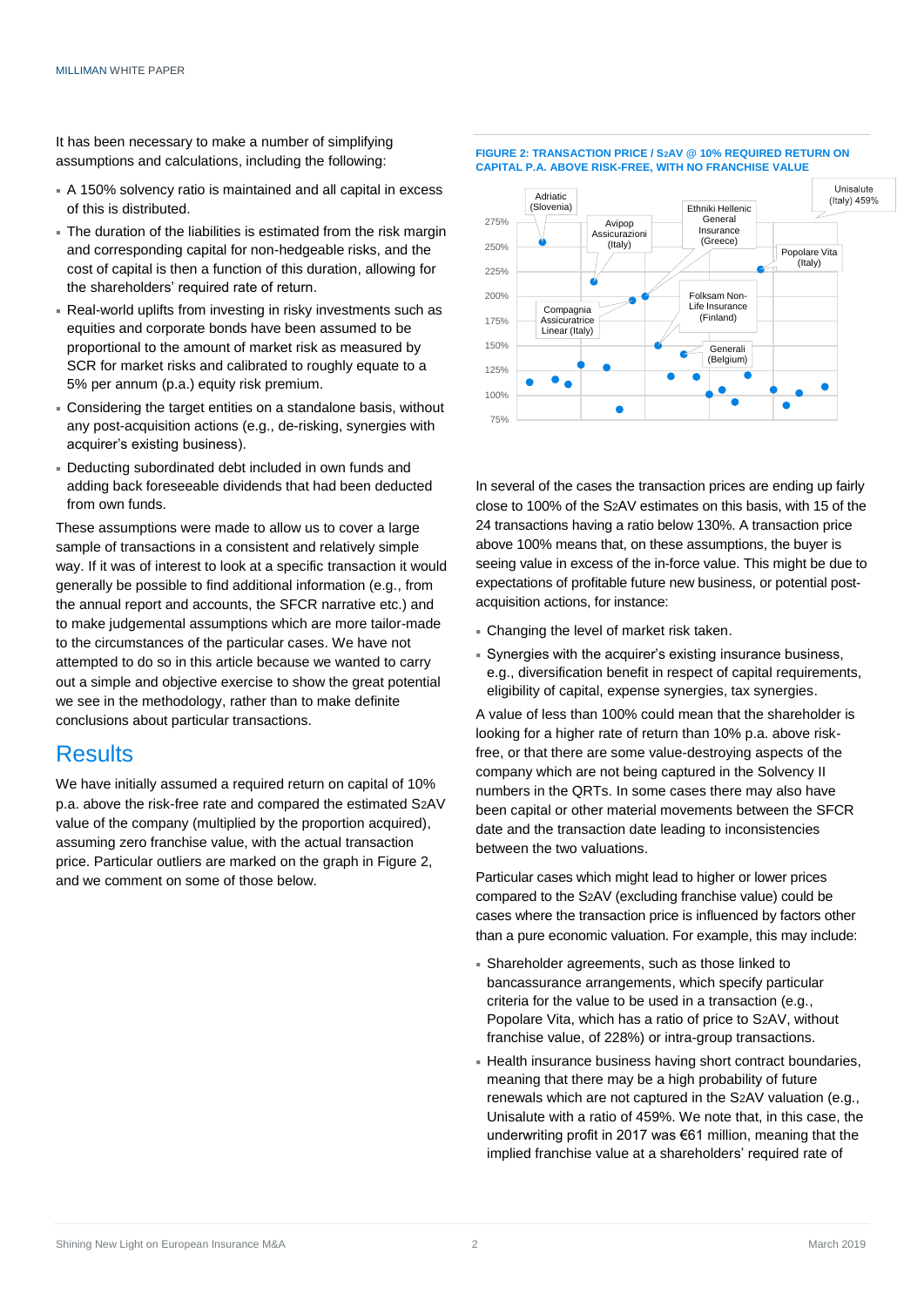return of 10% p.a. above risk-free of €559 million is not unreasonable.)

We should point out that these explanations are speculative and there may be other factors which we are not aware of or which are not showing up in the disclosed Solvency II numbers in the QRTs.

#### **BUILD-UP OF VALUE**

One of the particular advantages of the S2AV methodology is that it breaks down the value of an insurer into components, starting from own funds (with foreseeable dividends added back) adjusted for subordinated debt, together with the cost of capital for non-market (which we are taking as the same as non-hedgeable) risks at the shareholders' required rate of return and level of capitalisation, the impact of investing in 'risky' assets (both the impact of the expected additional realworld returns and the cost of the capital associated with the corresponding market risks) and the franchise value. In Figure 3 we show, for the 24 companies in total, the bridge between own funds and the transaction price if we assume that the difference between the estimated S2AV and the transaction price can be attributed to franchise value. Once again S2AV is calculated assuming a required return on capital of 10% p.a. above risk-free (i.e. a cost of capital of 10%) and a 150% solvency ratio.





It can be seen that, if we assume a cost of capital of 10% and a 150% solvency ratio, then the cost of capital for non-market risks (including the cost of capital associated with the risk margin) is much higher than that assumed in the own funds, which includes a risk margin based on a 6% cost of capital and a 100% solvency ratio. The value added by investing in risky assets overall is close to zero and the implied franchise value is around 28% of the total of the transaction prices.

If, alternatively, the shareholders' required rate of return is reduced from 10% p.a. above risk-free to 8% p.a. above riskfree, and a 125% solvency ratio, rather than a 150% ratio, is maintained, then the graph looks like the one shown in Figure 4, with the implied franchise value now being only around 16% of the total of the transaction prices.

**FIGURE 4: BRIDGE BETWEEN OWN FUNDS AND TRANSACTION PRICE, ASSUMING 8% COST OF CAPITAL AND 125% SOLVENCY RATIO**

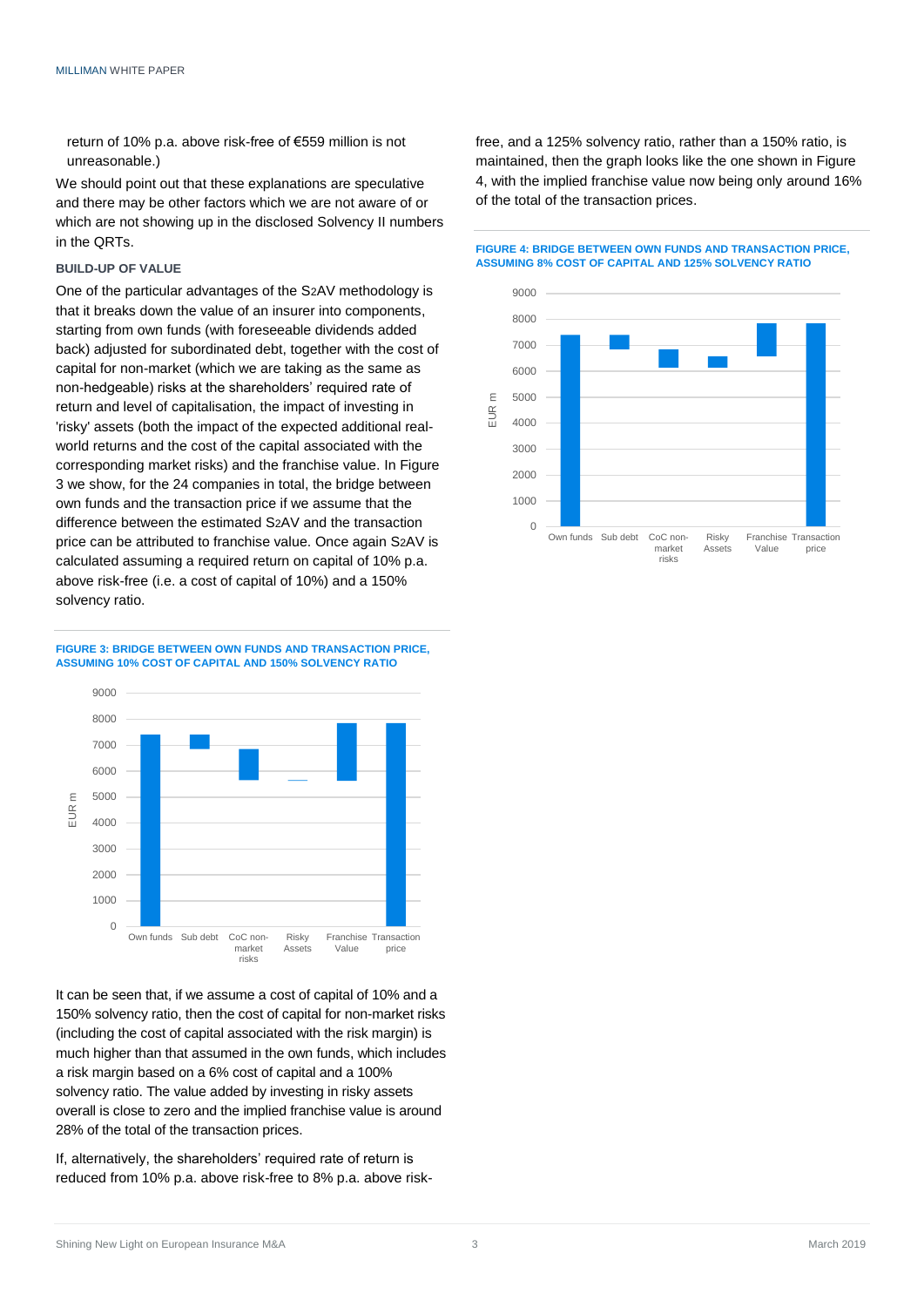#### **RETURN ON CAPITAL**

We can also calculate the return on capital implied by the transaction prices assuming zero franchise value.

The various cases are shown in Figure 5, with the sizes of the bubbles representing the value of the companies implied by the transaction prices.





The return on capital p.a. varies significantly, with a cluster of values around 10%. The very negative values represent cases which probably have significant franchise value. On these assumptions, the median return on capital of these transactions was around 6% p.a., but we would note that if some franchise value is assumed (which would clearly be the case on some transactions) this value would increase.

We have not attempted to estimate what a reasonable franchise value for particular cases in this sample could be, but it should be possible to do that based on information about new business premiums, and some measure of profitability together with capital consumption. This could be particularly feasible for companies like non-life and some health insurers, where accounting profitability is a reasonable proxy for new business added value before cost of capital.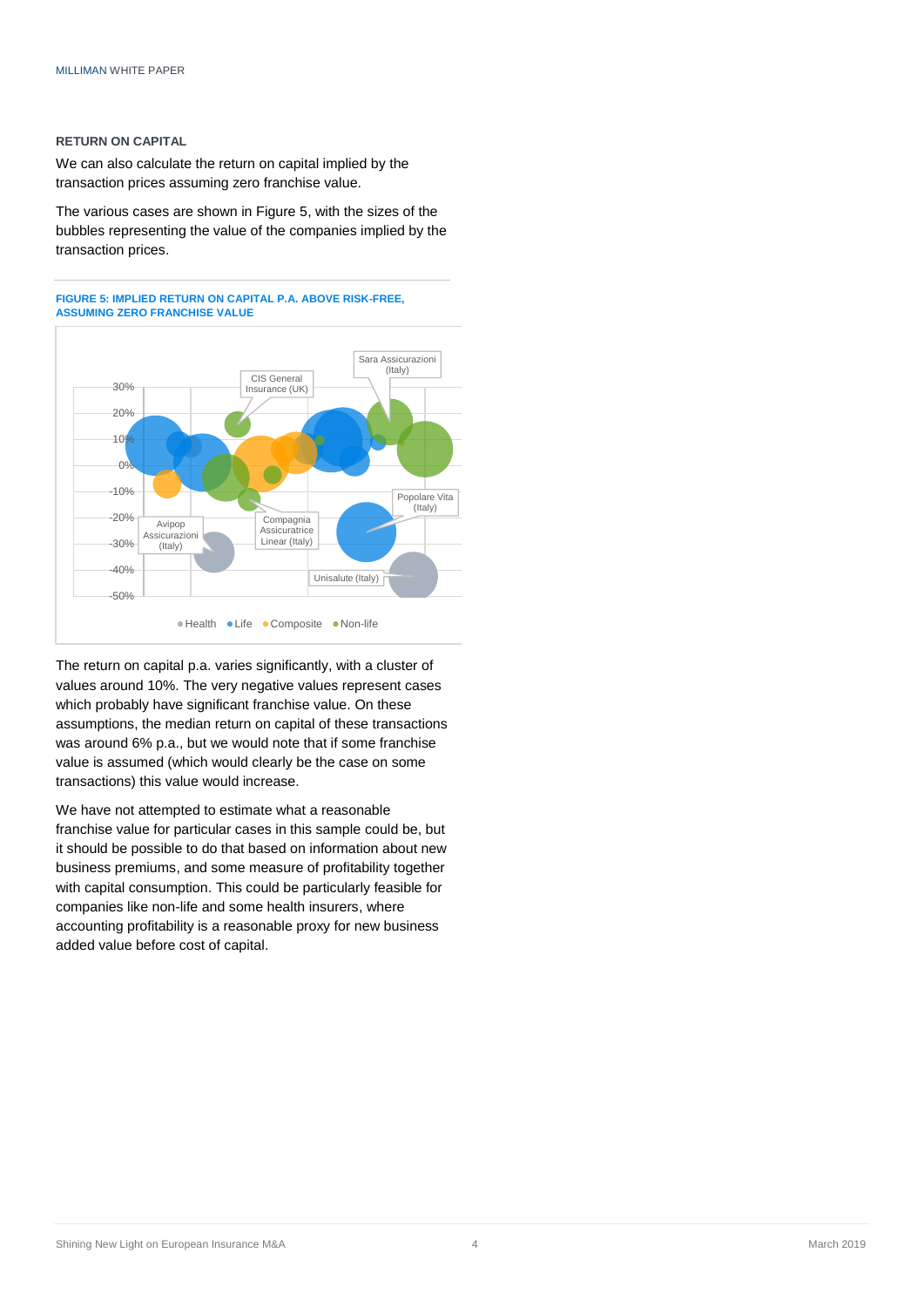### **Conclusions**

We do not claim that it is possible to make many generalised conclusions about the pricing of these particular transactions from the analysis in this paper. As we have explained, to do that would require more in-depth analysis of particular cases using additional publicly available information.

What we hope we have shown is that the availability of publicly disclosed Solvency II data and the S2AV methodology do allow us to get insights into the possible valuations of companies and the factors influencing those values.

This can be particularly useful for those such as investors, investment analysts and those wanting to benchmark potential transactions, who wish to understand the economic value of insurance companies from publicly available data.



Milliman is among the world's largest providers of actuarial and related products and services. The firm has consulting practices in life insurance and financial services, property & casualty insurance, healthcare, and employee benefits. Founded in 1947, Milliman is an independent firm with offices in major cities around the globe.

[milliman.com](http://www.milliman.com/)

**CONTACT** Jeremy Kent jerem[y.kent@milliman.com](mailto:.kent@milliman.com) Ed Morgan [ed.morgan@milliman.com](mailto:ed.morgan@milliman.com)

© 2019 Milliman, Inc. All Rights Reserved. The materials in this document represent the opinion of the authors and are not representative of the views of Milliman, Inc. Milliman does not certify the information, nor does it guarantee the accuracy and completeness of such information. Use of such information is voluntary and should not be relied upon unless an independent review of its accuracy and completeness has been performed. Materials may not be reproduced without the express consent of Milliman.